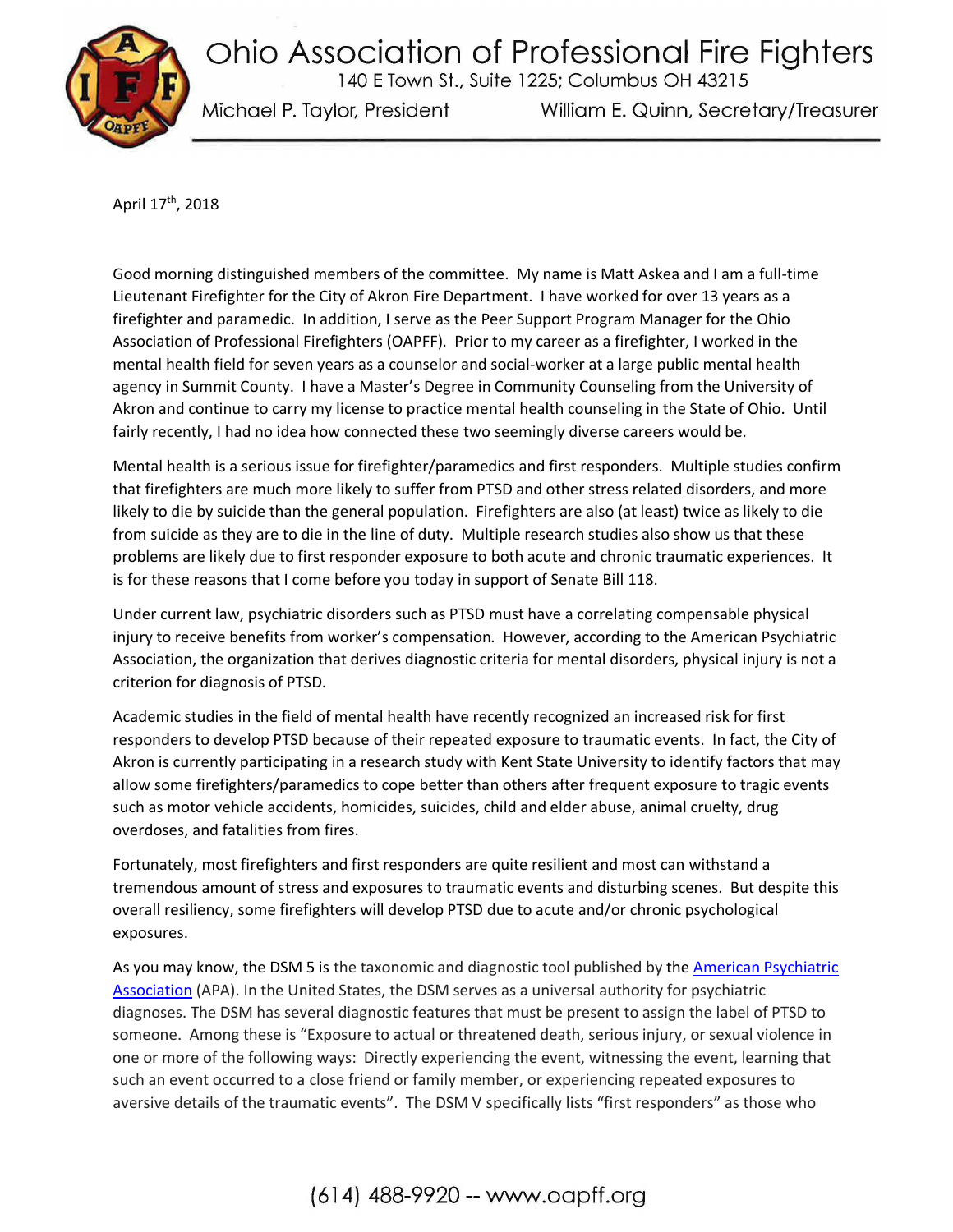could develop PTSD due to witnessing events (the aftermath of said events) or through repeated exposure to traumatic events.

Just last week, USA Today published an article revealing that firefighters are approximately twice as likely to die by suicide as they are to die in the line of duty. A survey of more than 4,000 first responders found that 6.6 percent had attempted suicide, which is more than 10 times the rate in the general population, according to a 2015 article published in the Journal of Emergency Medical Services. Friends, family and coworkers reported 132 first responder suicides nationwide in 2016 to the Firefighter Behavioral Health Alliance, an Arizona-based nonprofit that promotes better mental health support for firefighters. According to Jeff Dill, the organization's founder and CEO, the voluntary reports are some of the only data available on firefighter suicide and likely capture only about 40 percent of them.

The recent attention to firefighter mental health has led to the development of the Ohio Association of Professional Firefighters Peer Support Program. This program is made up of approximately 3o firefighters from throughout the state who have been trained in first responder mental health. The Peer Support Team has been called upon multiple times since its formation to assist other firefighters and departments with issues ranging from PTSD, suicide, depression, relationship problems, anxiety, and substance abuse. We believe that Peer Support is crucial with reaching firefighters because these firefighters are more receptive to assistance if offered by peers. Although Peer Support is crucial with assisting our firefighters, it is not enough.

I can speak firsthand about the psychological traumas that can scar the psyche. Although I do not suffer from PTSD, I can certainly empathize with those who do. Like most first responders, I have experienced multiple calls throughout my career that I can vividly remember years later. I remember the location, images, sounds, smells, and specific details about these calls, which I will spare you the details of today. I feel like I will remember these experiences throughout my life. Luckily, I have not suffered the type of psychological damage that is possible after such repeated exposures.

Despite the fact that exposure to traumatic events may lead to a PTSD diagnosis, we do know that there are very effective treatment options for those who suffer from this psychological injury. For example, eye movement desensitization and reprocessing (EMDR) is a fairly new, nontraditional type of psychotherapy, which has shown tremendous effectiveness with the treatment of PTSD. There are also other therapeutic interventions that, when used correctly, can help those suffering from PTSD recover and return to full duty.

As you can see, firefighters/paramedics are at an increased risk for PTSD due to their repeated exposure to traumatic events and by frequently witnessing traumatic events. The DSM 5 **does not require that a person suffer a physical trauma to their own person in order to be diagnosed with PTSD.** We ask that changes be made to the current law that reflect the universally accepted diagnostic criterion for PTSD. We need to adjust our policies accordingly to comply with the diagnostic guidelines and remove the requirement of a physical injury for filing a worker's compensation claim.

Firefighters and first responders have a tremendously stressful occupation. The repeated exposures to both physical and psychological events have been shown to take their toll on even the most resilient of us. In the just the past year alone, our firefighter peers have been called to provide support to four departments following the suicide of one of their members. We must take these factors into consideration when determining policy and law.